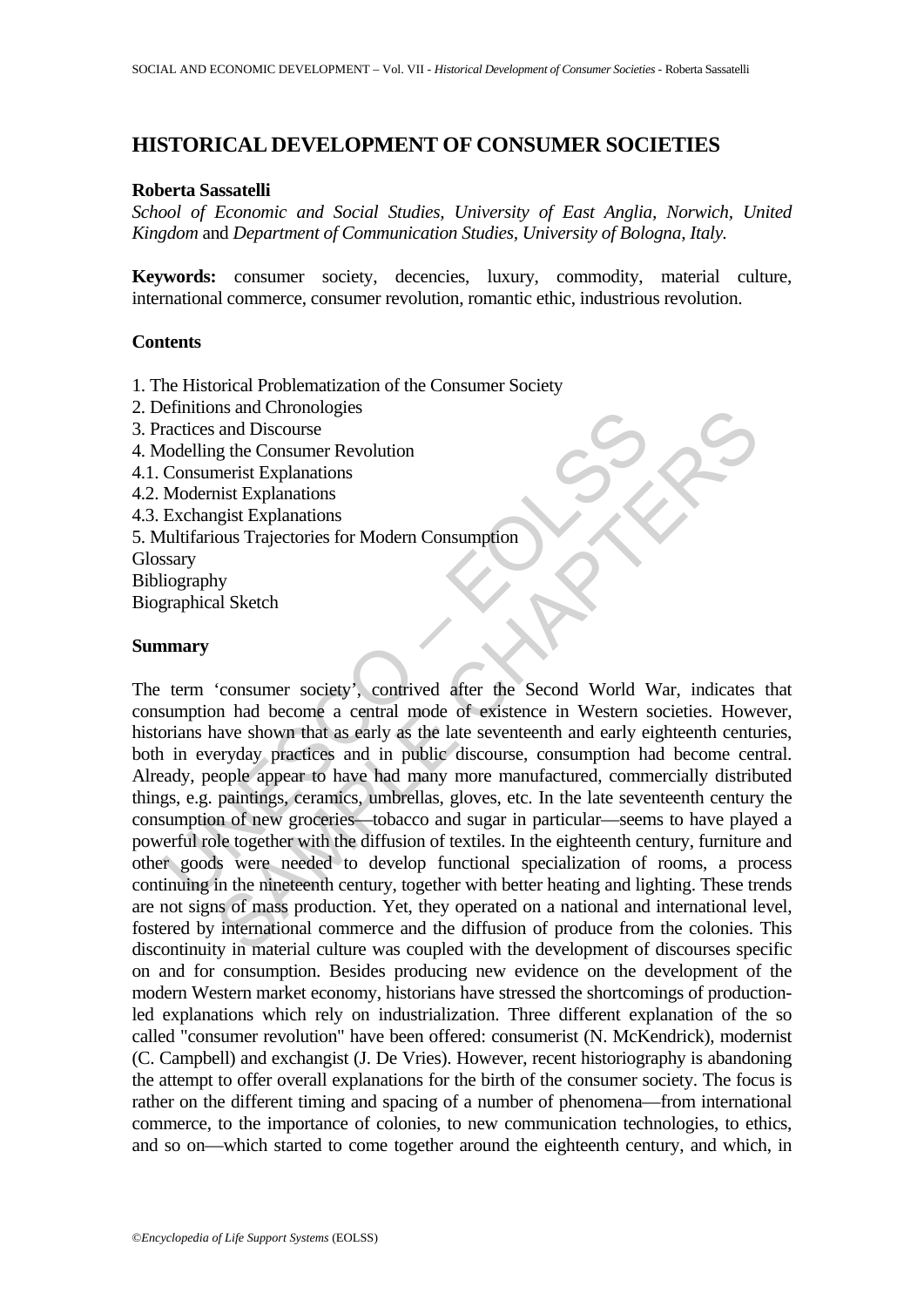different ways in different countries, have given way to modern ways of consuming and of thinking about consumption.

# **1. The Historical Problematization of the Consumer Society**

As is well known, the 'term consumer society' was contrived after the Second World War to grasp the fact that consumption had become a central mode of modern life in Western societies. This notion is based on the assumption that the movement towards mass consumption in the inter-war period was accompanied by a general reorganization of everyday experience. However, historians and historically informed studies have shown that already in the late seventeenth and early eighteenth century, both in everyday routine and in public discourse, consumer practices had become central. "Consumption" had gained prominence in public discourse from the turn of seventeenth century in Britain, as modern consumption patterns combining the multiplication and diversification of goods and the predominance of market exchange circuits underwent difficult legitimation processes.

Example the paralistic and paralistic metallication and diver<br>them consumption patterns combining the multiplication and diver<br>the predominance of market exchange circuits underwent diverses.<br>
A prominence has been charact infinience in point us dosous to lour in the time time of the contention century in Darian<br>insumption patterns combining the multiplication and diversification of greedominance of market exchange circuits underwent difficu Such prominence has been characterized by a deep attitudinal ambivalence towards it. In eighteenth century Britain, for example, the medical rhetoric preoccupied with individual well-being rather than with that of the "nation", like Mandeville and Scottish Enlightenment, was deeply critical of new consumption practices. As underlined by Roy Porter, the term "consumption" remained strictly associated with physical consumption, and with the much-feared illnesses such as tuberculosis. More broadly, instead of reassuring people that their consuming passions paved the right road to health, doctors judged new consumption patterns a health threat. Nevertheless, "consumption" was not only characterized as a negative and passive act, stigmatized by the assonance with such concepts as "erosion, "destruction" and "exploitation", but started to gain some positive connotation as it appeared to be linked to market-laden collective (i.e. national) benefits.

Recent historiography has helped smooth this normative ambivalence which still characterizes much of the discussion around "consumer society" in the social sciences at large. In particular some remarkable works in social, cultural and economic history, which have appeared since the late 1970s, have been fundamental to the development of a new social scientific body of knowledge about consumption patterns and modernity. Britain, USA and to a lesser extent France, Germany and Italy have been the main focus of the new wave of historical analysis on consumer culture and practices. This new body of research has documented the differences in consumer and market relations through time, space, culture and market-sector—recent works dealing with eighteenth century England; seventeenth century Holland; renaissance "commercial revolution" and the Italian city states; nineteenth century France. With respect to market-sector, there are works on clothing, leisure, and food consumption, and finally, regarding the development of the different elements of the market, the focus is on advertising in USA and the UK and on shopping and the retailing industry. These studies have helped in clarifying how consumption has become what it is in contemporary Western societies. All in all, historical perspectives have figured as a main means of going around the dilemmas of the so-called "consumer society". Firstly, they have produced new evidence on the development timing, location, scope and dynamics—of the modern Western market economy so that it is now possible to maintain that the "consumer society" is not a sudden occurrence of the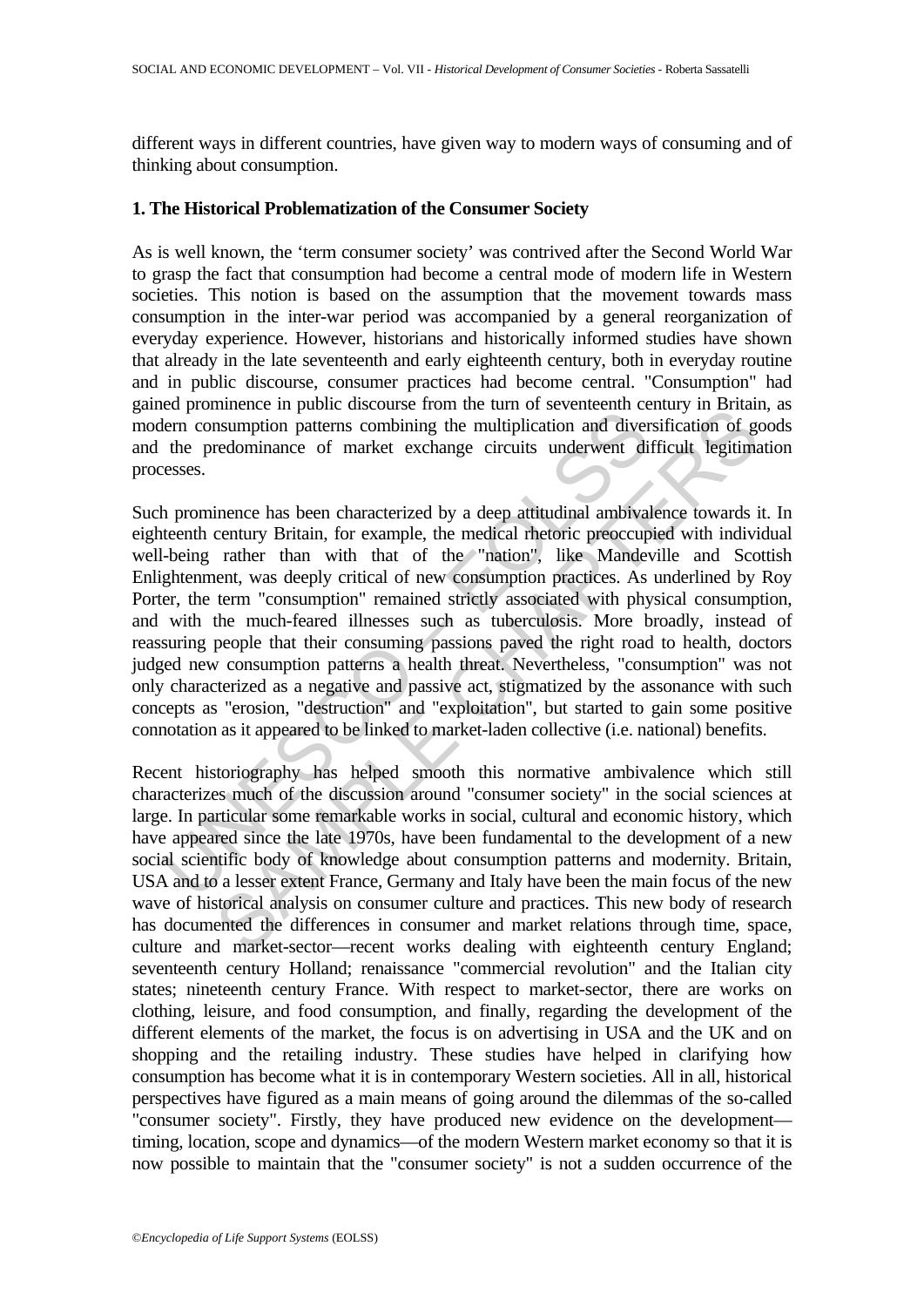second half of the twentieth century. Secondly, they have contributed to the awareness that production-led explanations—in their reduction of consumer practices to epiphenomena of industrialization stages—are insufficient to account for what appears to be a rather more complex intertwining of social relations. Thirdly, they have helped to set the direction for a more articulate understanding of consumption practices, one that is not confined to those actions and variables which are typically associated with the demand side of mainstream economic theory.

# **2. Definitions and Chronologies**

When speaking of consumer society, lay people generally indicate a number of phenomena which may be shifting, but which are broadly connected with the development of modern Western society. Despite differences in emphasis and chronology, most historians agree on certain attributes such as growing per capita consumption of commodities, increasing production and improving distribution, increasing mobility and social division of labour on the one hand and, on the other, stress key transformation periods, using metaphors of transition and revolution, opposing consumer society to pre-modern consumption, in which people were users of things, engaged in a natural activity oriented to use values, rather than consumers of commodities. Yet, for historians questions of chronology are crucial and, with chronology, the very definition of what characterizes consumer society varies.

et society. Despite unications are approached and environgly, most<br>ain attributes such as growing per capita consumption of communion and improving distribution, increasing mobility and social di<br>one hand and, on the other Every. Despie uniterates an einplans and cuntinotygy, most instortant age during the direct of an einplance such as growing pr capita consumption of commodities, increased and improving distribution, increasing mobility an More precisely, discussions within historiography have dealt with the eighteenth, nineteenth and twentieth century. Traditionally, historians have considered either the wave of consumerism which coincides with the development of the arcade and the department store in late nineteenth century or the diffusion of durables in the post WW2 era as the origin of consumer society. The majority of the works focusing on the late nineteenth and early twentieth century, take into account the huge development of urban commercial spaces and of the mass press, analysing metropolis such as Paris and Berlin, the birth of the department store and the diffusion of modern retailing and advertising. In particular, the institutionalization of advertising and marketing techniques has accompanied the progressive consolidation of a culture of consumption in the USA and Europe at least from the late nineteenth century. Commercial advertising came to fill the gap between production and consumption which was becoming characteristic of developed economies, dressing the ever-growing flow of new commodities with meanings. If the first commercials appeared already in the seventeenth century, accompanying the diffusion of news papers and periodicals, they were typically very factual in tone and presentation. From the late nineteenth century ads have started to become more and more evocative, exploiting metaphors, mythologies and symbolic associations to construct complex contexts and scenarios which not only suggest simple modalities of use, but also articulate a variety of lifestyles as ways of being and living.

Rather than focusing on structural changes in the media of consumption, the works dealing with the post WW2 era tend concentrate on the structural changes brought about in everyday life by the innovations introduced in the technological basis and diffused by mass production. They try to document the effects of mass production in USA, the diffusion of electrical equipment in private homes, the Americanization of European consumption patterns, and even the emergence of consumer movements which tried to transform the category of the consumer into a political weapon against industrial concentration and mass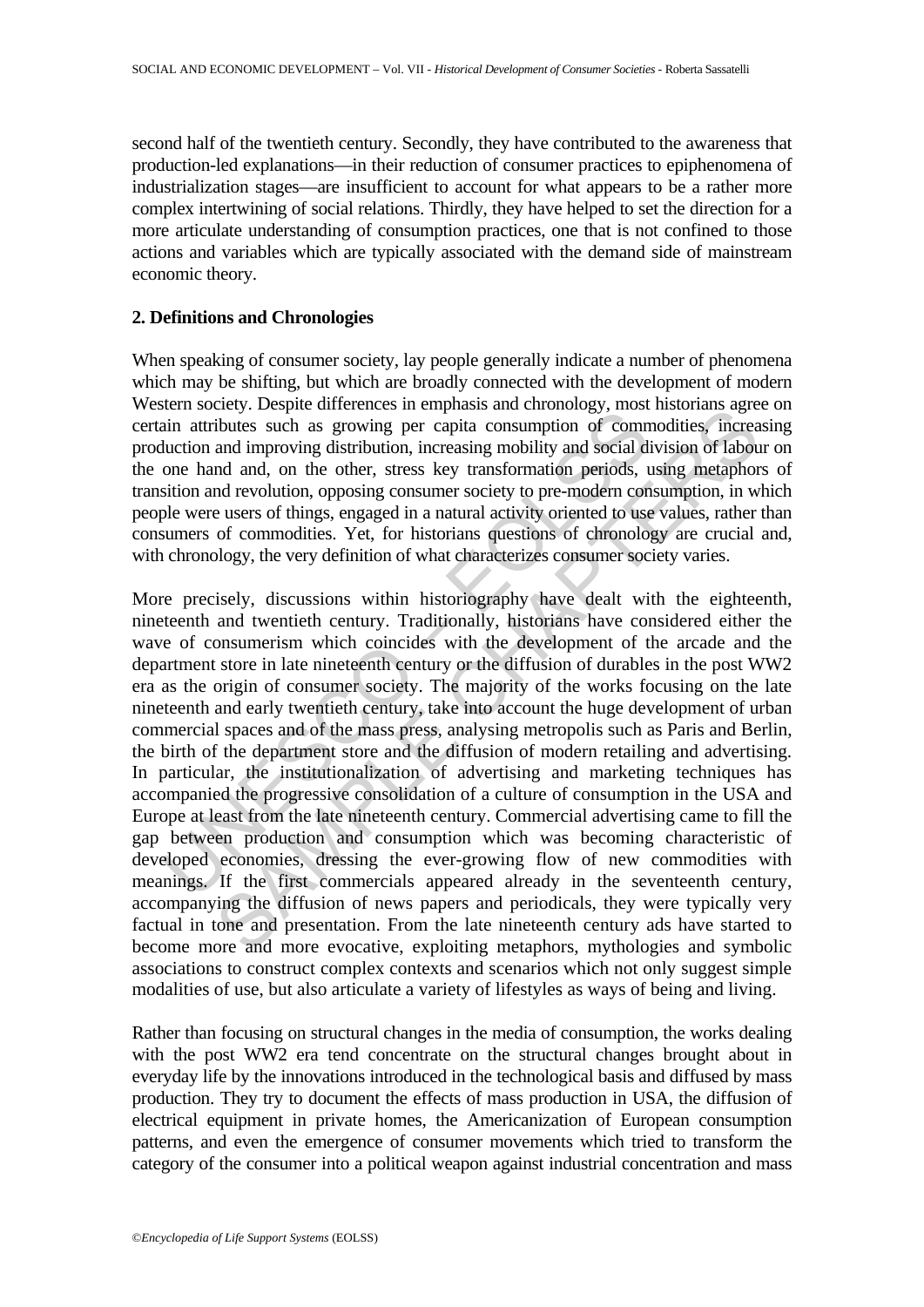production. Other works document the diffusion of new patterns of diet and family expenditure, especially in southern Europe where the post WW2 era has been characterized by wide changes in the economic and cultural structure. In general, while the diet has become richer, the proportion of the household income spent on food has decreased dramatically leaving more room for leisure expenditure. Meanwhile, as the twentieth century proceeded, the erosion of culinary traditions and family meals as well as the diffusion of fast-food spread new food-related problems, such as obesity.

man severated contains, stage, concern and calculation, changing both population recarries and larger section of the population, changing both population emergence of modern consumer society in the seventeenth and eigled a entenant cleaning is sugar, conte and ta querking obth popular food habits are<br>not larger section of the population, changing both popular food habits<br>receptions of health and pleasure. For its theoretical relevance, the d Recently, several studies have preferred to refer back to the seventeenth and eighteenth century. They seem to share a common attempt to supplement or revise the historical wisdom which links economic modernity to the industrial revolution. European diets, for example, start to change markedly from the diffusion of colonial foodstuffs and drinks from the late seventeenth century: sugar, coffee and tea quickly became commodities available to larger and larger section of the population, changing both popular food habits and popular perceptions of health and pleasure. For its theoretical relevance, the debate about the emergence of modern consumer society in the seventeenth and eighteenth century has gained a marked prominence both within contemporary historiography and in the social sciences at large. Previous historical evidence led us to think of the genesis of consumer society as if it were part of a well-ordered, dialectical process. First, in the seventeenth century, we could see the development of an industrial revolution, and then industrial society followed—or rather degenerated—in the late nineteenth century, resulting, in the interwar period, in the "consumer society". Recent works on eighteenth century England and France as well as on seventeenth century Holland are related to the possibility of gaining a more articulate picture of the historical process that has brought economic modernity. This is the result of a double focus. On the one hand, there are works which have focused on the documentation of the diffusion of modern consumption patterns; on the other, there has been a growing interest in the study of the development of the notion of the consumer in expert discourse related to the developing nation State and its wealth.

- - -

# TO ACCESS ALL THE **14 PAGES** OF THIS CHAPTER, Visit: http://www.eolss.net/Eolss-sampleAllChapter.aspx

#### **Bibliography**

Braudel F. (1979). *Civilisation Matérielle, économie et capitalisme XVe- XVIIIe siècle. Les structures du quotidien: le possible et l'impossible*, 820 pp. Paris: Armand Colin. [The key text for an understanding of the variation of consumer patterns in early modern times].

Brewer J. and Porter R. (eds.) (1993). *Consumption and the World of Goods*, 562 pp. London: Routledge. [Influential collection of essays which monitors the new trends in the historiography of consumption]

Campbell C. (1987). *The Romantic Ethic and the Spirit of Modern Consumerism*, 298 pp. Oxford: Basil Blackwell. [Influential book which links contemporary consumerism to the development of the Romantic Ethic].